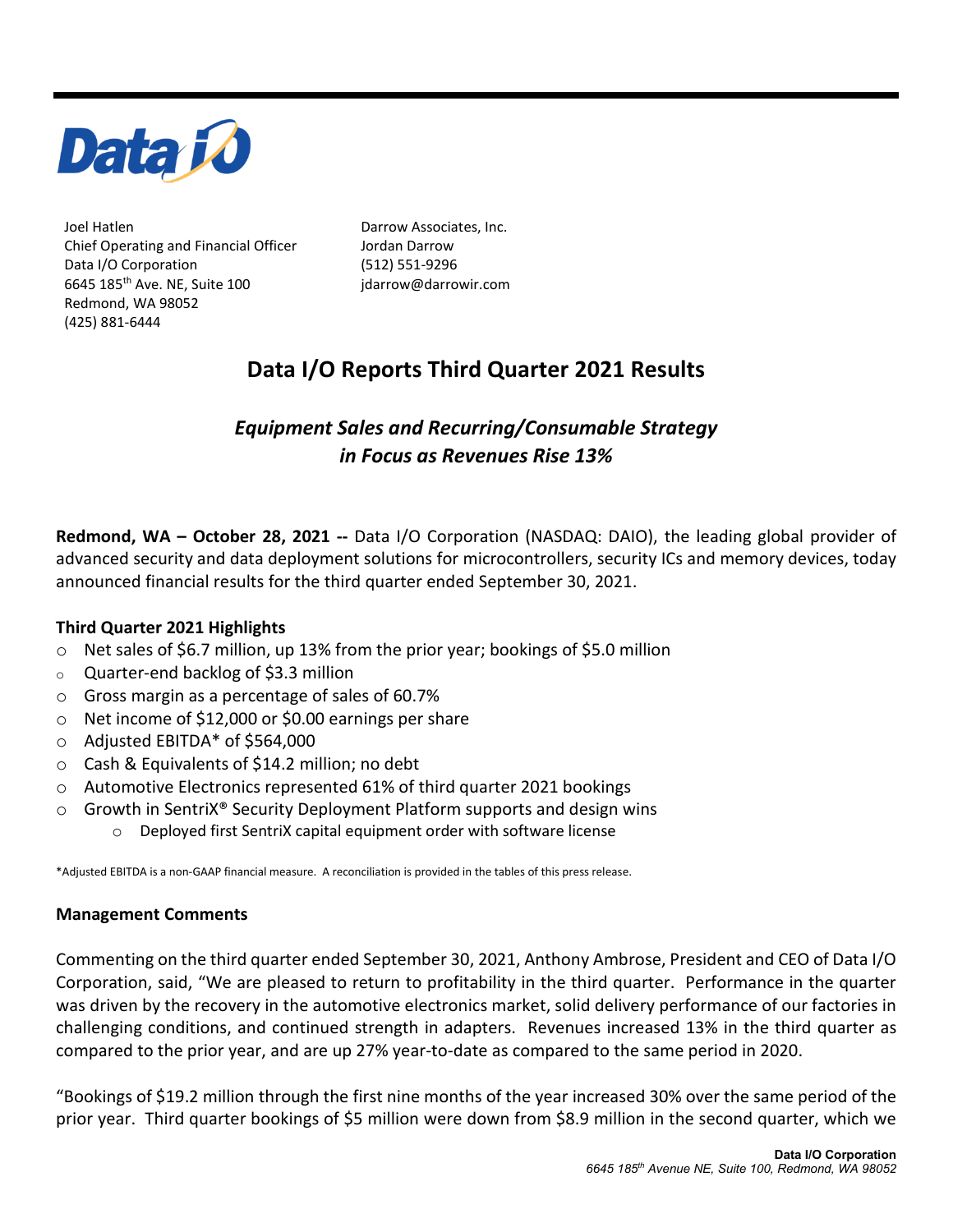believe reflects a pull in of orders from the third quarter into the second quarter, and pushouts from customers who had not yet secured adequate silicon supply for their planned capacity expansion.

"Adapter bookings in the third quarter of 2021 remained strong. Our increasing installed base of PSV machines provide recurring and consumable revenues which supplement our capital equipment sales. Additionally, we have seen customers qualifying second source designs which require new adapters from Data I/O. We have also seen increased software and service contract bookings year-to-date, which will increase revenue as it is recognized.

"Our resilient supply chain delivered well in the third quarter. Our factories in Redmond and Shanghai were able to ship despite global supply shortages, shipping issues, and ongoing concerns with COVID-19 in many customer locations. Our strategy to extend our purchase commitments for the PSV family late last year has paid dividends for us and our customers. We are maintaining lead times on the PSV family and are ready to respond to the next uptick in orders. The industry sees a decade of 10-15% long term growth rate in silicon for the automotive electronics market, and Data I/O is extremely well positioned in this space with about 60% of our sales to the automotive industry. While we expect some short-term turbulence in demand as silicon remains constrained, we are investing for this long-term growth trend.

"We believe the continued execution of our operational and growth strategies has positioned Data I/O as the most resilient market leader with unparalleled secure programming technologies and the strongest balance sheet. As the automotive industry operating environment returns to more normal times, we expect to benefit from the resurgence of demand for both machines and consumables with the increase in automotive demand. This should enable the Company to demonstrate its full earnings and cash flow leverage."

## **Financial Results**

Net sales in the third quarter of 2021 were \$6.7 million, up 13% as compared with \$5.9 million in the third quarter of 2020. The increase from the prior year period primarily reflects higher overall demand for equipment, higher adapter usage and growing installed base of systems throughout the world. Recurring and consumable revenues which includes adapter sales represented \$2.7 million or 39% of total revenues in the third quarter 2021, as compared with \$2.1 million or 35% of the lower third quarter 2020 total.

Third quarter 2021 bookings were \$5.0 million, down from \$5.6 million in the third quarter of the prior year. Backlog at September 30, 2021 was approximately \$3.3 million, down from \$5.0 million at June 30, 2021 and up from \$2.8 million at September 30, 2020.

Gross margin as a percentage of sales was 60.7% in the third quarter of 2021, as compared to 55.1% in the same period of the prior year. The difference in gross margin as a percentage of sales primarily reflects the impact of higher sales volume on relatively fixed costs, improved factory variances and channel mix in the 2021 period.

Total operating expenses in the third quarter of 2021 were \$3.9 million, as compared to operating expenses of \$3.4 million in the 2020 period. Data I/O's R&D expenses were \$1.7 million in the third quarter of 2021 and \$1.6 million in the third quarter of 2020. Selling, general and administrative expenses in the third quarter of 2021 increased by approximately \$406,000 from the prior year period primarily due to higher sales commissions associated with the increased demand for programming equipment, as well as higher incentive compensation.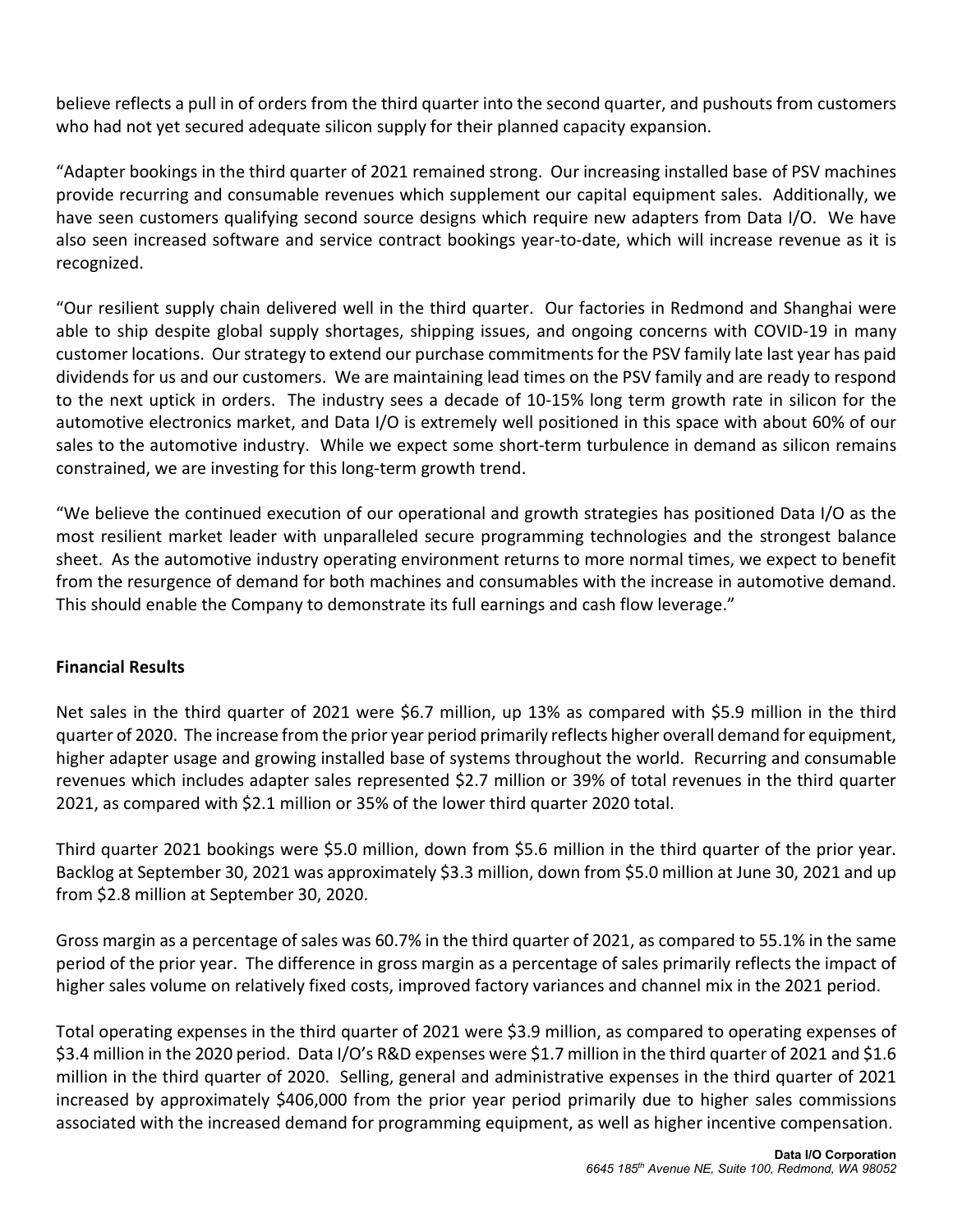Net income in the third quarter of 2021 was \$12,000, or \$0.00 per share, compared with a net loss of (\$707,000), or (\$0.09) per share, for the third quarter of 2020. Included in net loss are foreign currency transaction losses of (\$26,000) for the 2021 period and (\$271,000) for the third quarter of 2020.

Adjusted earnings before interest, taxes, depreciation and amortization ("Adjusted EBITDA"), which excludes equity compensation, was \$564,000 in the third quarter of 2021, compared to Adjusted EBITDA of \$169,000 in the third quarter of 2020.

Data I/O's financial condition remained strong with cash of \$14.2 million at September 30, 2021, up from \$13.0 million at June 30, 2021. The difference in the cash balance from the end of the second quarter primarily reflects the shift in working capital from accrued expenses and collection of receivables, partially offset by increased inventory related to the continued and anticipated improvement in market conditions. Data I/O had net working capital of \$18.5 million at September 30, 2021, up from \$18.2 million at June 30, 2021, and \$18.1 million at December 31, 2020, and continues to have no debt.

## **Conference Call Information**

A conference call discussing financial results for the third quarter ended September 30, 2021 will follow this release today at 2 p.m. Pacific Time/5 p.m. Eastern Time. To listen to the conference call, please dial 412-317- 5788. A replay will be made available approximately one hour after the conclusion of the call. To access the replay, please dial 412-317-0088, access code 10160692. The conference call will also be simultaneously webcast over the Internet; visit the Webcasts and Presentations section of the Data I/O Corporation website at [www.dataio.com](http://www.dataio.com/) to access the call from the site. This webcast will be recorded and available for replay on the Data I/O Corporation website approximately one hour after the conclusion of the conference call.

## **About Data I/O Corporation**

Since 1972 Data I/O has developed innovative solutions to enable the design and manufacture of electronic products for automotive, Internet-of-Things, medical, wireless, consumer electronics, industrial controls and other electronic devices. Today, our customers use Data I/O security deployment and programming solutions to reliably, securely, and cost-effectively bring innovative new products to life. These solutions are backed by a global network of Data I/O support and service professionals, ensuring success for our customers.

Learn more at [dataio.com](http://dataio.com/)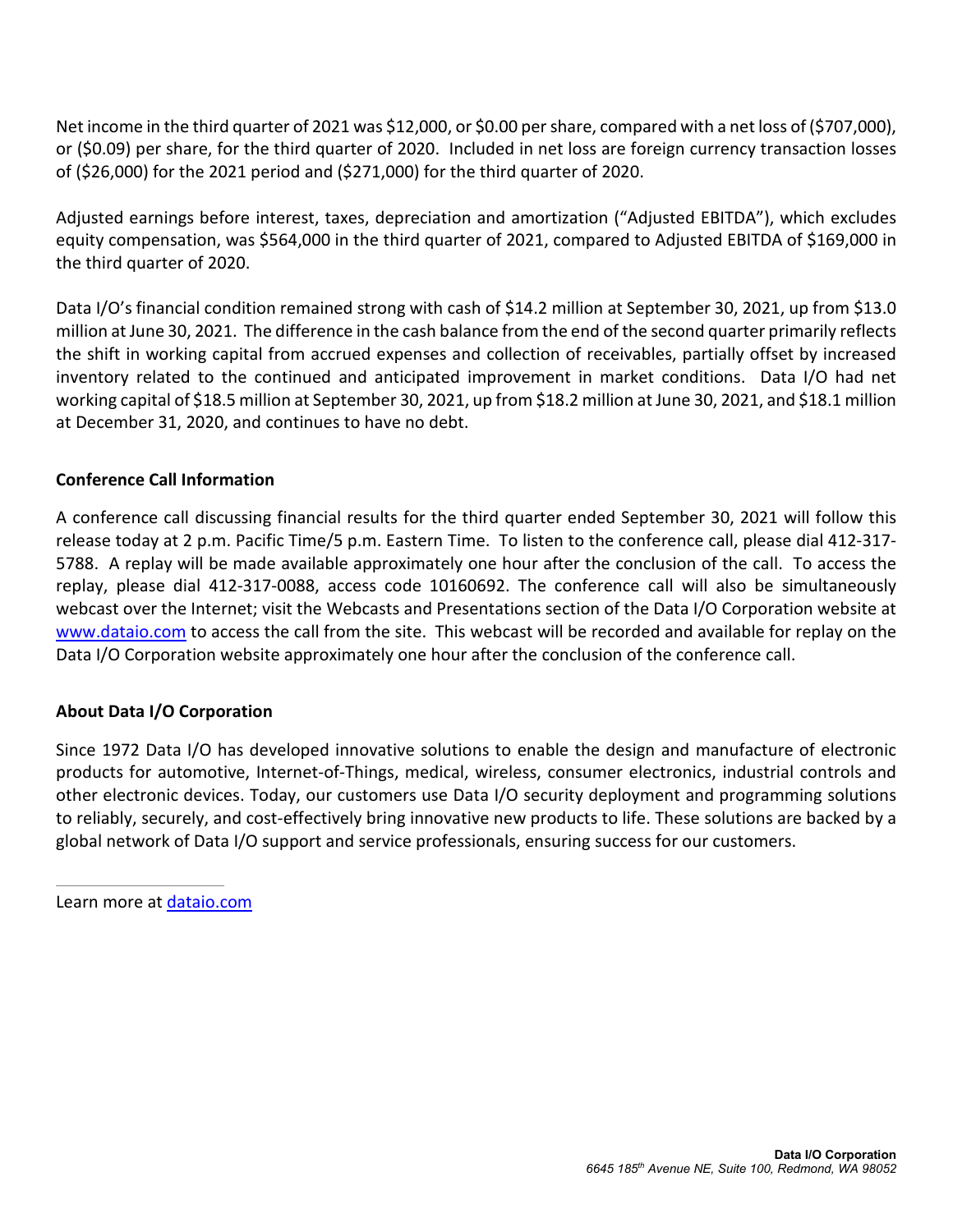#### **Forward Looking Statement and Non-GAAP financial measures**

*Statements in this news release concerning economic outlook, expected revenue, expected margins, expected savings, expected results, orders, deliveries, backlog and financial positions, silicon chip shortages, supply chain expectations, as well as any other statement that may be construed as a prediction of future performance or events are forward-looking statements which involve known and unknown risks, uncertainties and other factors which may cause actual results to differ materially from those expressed or implied by such statements. Forwardlooking statement disclaimers also apply to the global COVID-19 pandemic, including the expected effects on the Company's business from COVID-19, the duration and scope, impact on the demand for the Company's products, and the pace of recovery for the COVID-19 pandemic to subside. These factors include uncertainties as to the ability to record revenues based upon the timing of product deliveries, installations and acceptance, accrual of expenses, coronavirus related business interruptions, changes in economic conditions, part shortages and other risks including those described in the Company's filings on Forms 10-K and 10-Q with the Securities and Exchange Commission (SEC), press releases and other communications.*

*Non-GAAP financial measures, such as EBITDA, Adjusted EBITDA excluding equity compensation and impairment & related charges, and Adjusted gross margin should not be considered a substitute for, or superior to, measures of financial performance prepared in accordance with GAAP. We believe that these non-GAAP financial measures provide meaningful supplemental information regarding the Company's results and facilitate the comparison of results.*

- tables follow -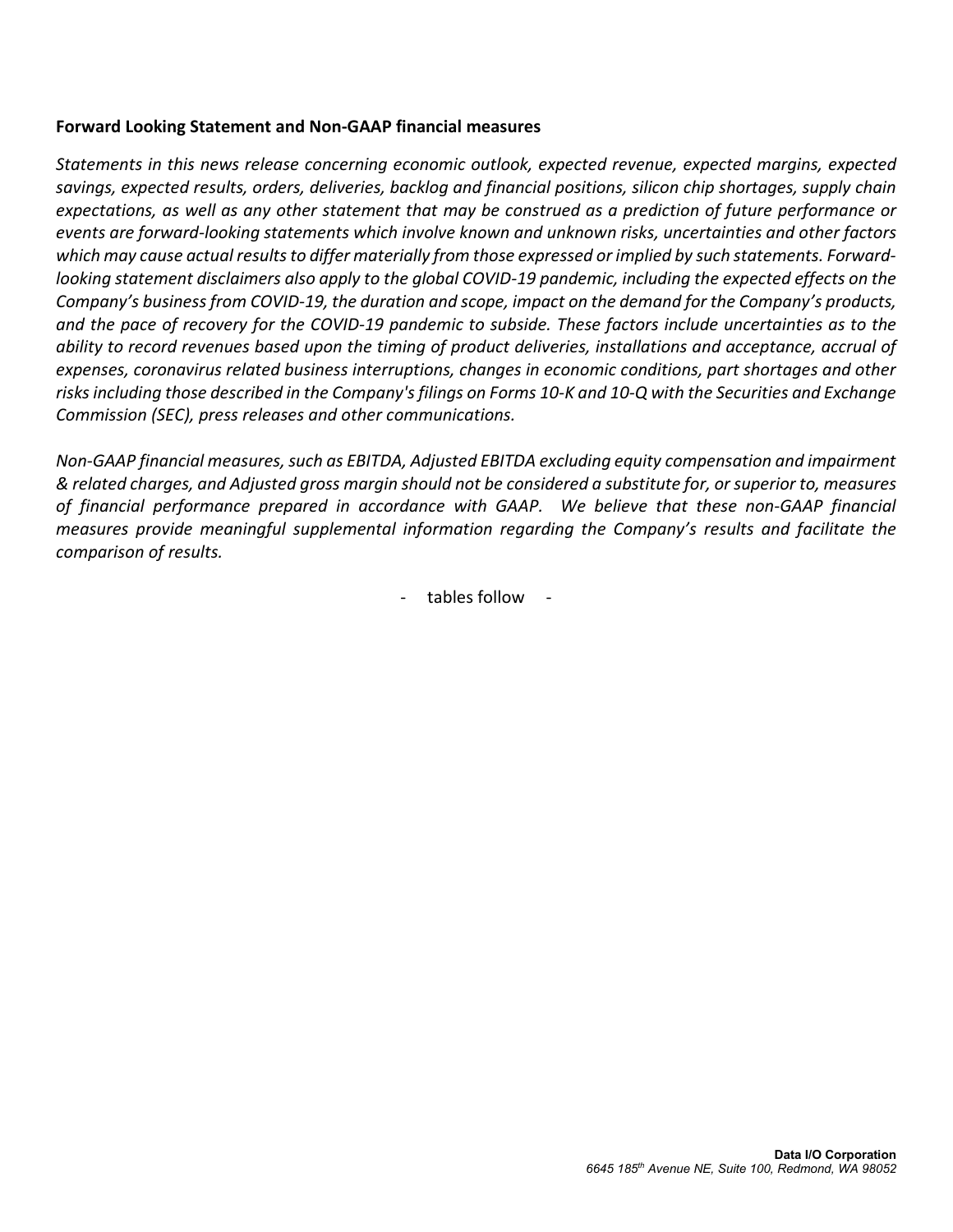#### **DATA I/O CORPORATION CONSOLIDATED STATEMENTS OF OPERATIONS (in thousands, except per share amounts) (UNAUDITED)**

|                                          | <b>Three Months Ended</b><br>September 30, |                  | <b>Nine Months Ended</b><br>September 30, |                   |
|------------------------------------------|--------------------------------------------|------------------|-------------------------------------------|-------------------|
|                                          | 2021                                       | 2020             | 2021                                      | 2020              |
| <b>Net Sales</b><br>Cost of goods sold   | \$6,730<br>2,642                           | \$5,947<br>2,670 | \$19,478<br>8,215                         | \$15,387<br>6,887 |
| Gross margin                             | 4,088                                      | 3,277            | 11,263                                    | 8,500             |
| Operating expenses:                      |                                            |                  |                                           |                   |
| Research and development                 | 1,730                                      | 1,567            | 5,009                                     | 4,763             |
| Selling, general and administrative      | 2,216                                      | 1,810            | 6,332                                     | 5,324             |
| Total operating expenses                 | 3,946                                      | 3,377            | 11,341                                    | 10,087            |
| Operating income(loss)                   | 142                                        | (100)            | (78)                                      | (1, 587)          |
| Non-operating income:                    |                                            |                  |                                           |                   |
| Interest income                          | 8                                          | 4                | 11                                        | 13                |
| Foreign currency transaction gain (loss) | (26)                                       | (271)            | (64)                                      | (302)             |
| Total non-operating income(loss)         | (18)                                       | (267)            | (53)                                      | (289)             |
| Income(loss) before income taxes         | 124                                        | (367)            | (131)                                     | (1, 876)          |
| Income tax (expense) benefit             | (112)                                      | (340)            | (219)                                     | (442)             |
| Net income(loss)                         | \$12                                       | (\$707)          | ( \$350)                                  | (\$2,318)         |
| Basic earnings(loss) per share           | \$0.00                                     | (50.09)          | (50.04)                                   | (50.28)           |
| Diluted earnings(loss) per share         | \$0.00                                     | (50.09)          | (50.04)                                   | (50.28)           |
| Weighted-average basic shares            | 8,621                                      | 8,394            | 8,519                                     | 8,305             |
| Weighted-average diluted shares          | 8,760                                      | 8,394            | 8,519                                     | 8,305             |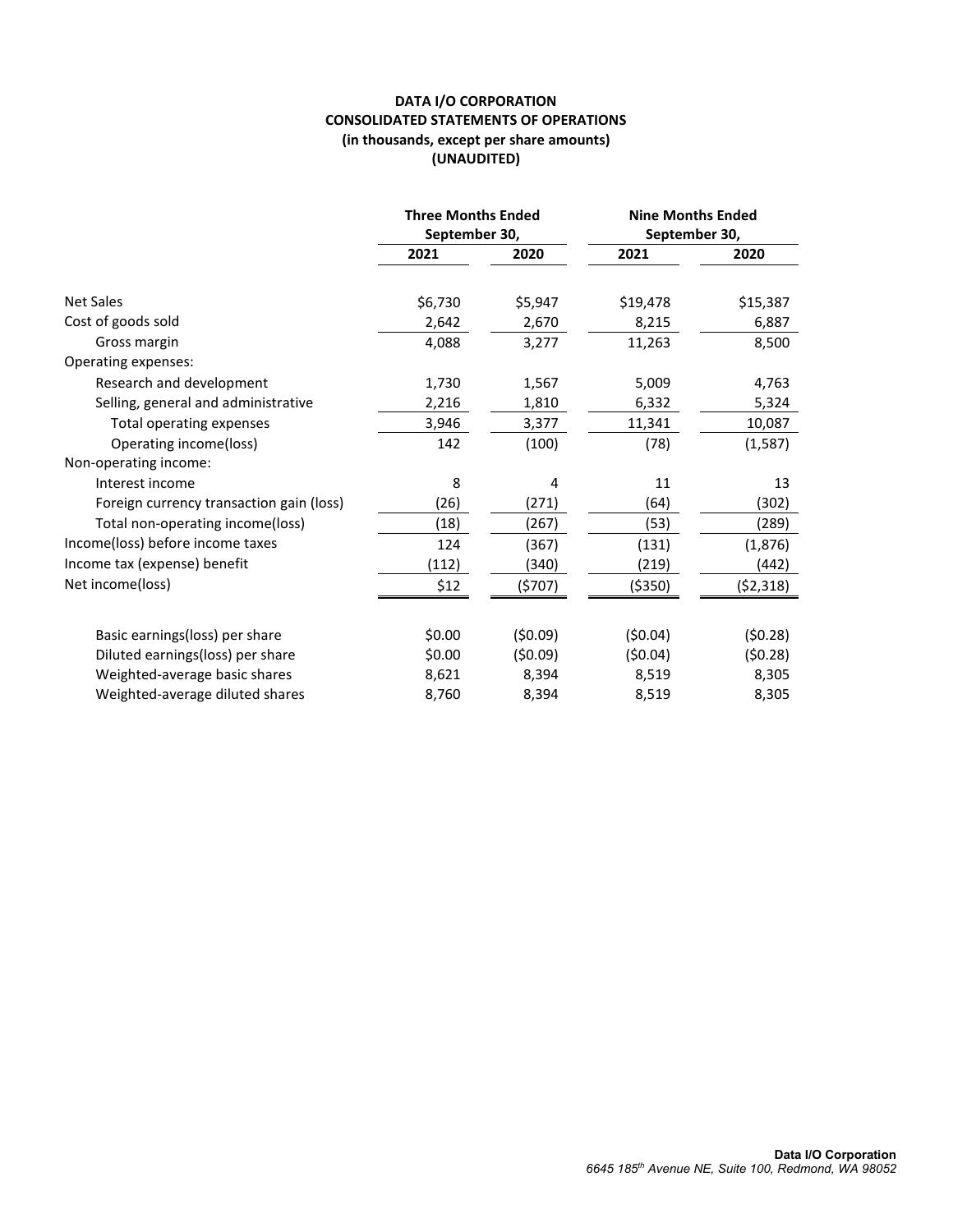#### **DATA I/O CORPORATION CONSOLIDATED BALANCE SHEETS (in thousands, except share data) (UNAUDITED)**

|                                                                             | September 30,<br>2021 | December 31,<br>2020 |
|-----------------------------------------------------------------------------|-----------------------|----------------------|
| <b>ASSETS</b>                                                               |                       |                      |
| <b>CURRENT ASSETS:</b>                                                      |                       |                      |
| Cash and cash equivalents                                                   | \$14,241              | \$14,167             |
| Trade accounts receivable, net of allowance for                             |                       |                      |
| doubtful accounts of \$84 and \$66, respectively                            | 4,051                 | 2,494                |
| Inventories                                                                 | 6,050                 | 5,270                |
| Other current assets                                                        | 518                   | 1,319                |
| <b>TOTAL CURRENT ASSETS</b>                                                 | 24,860                | 23,250               |
| Property, plant and equipment - net                                         | 940                   | 1,216                |
| Other assets                                                                | 1,454                 | 1,126                |
| <b>TOTAL ASSETS</b>                                                         | \$27,254              | \$25,592             |
| LIABILITIES AND STOCKHOLDERS' EQUITY<br><b>CURRENT LIABILITIES:</b>         |                       |                      |
| Accounts payable                                                            | \$1,527               | \$1,245              |
| Accrued compensation                                                        | 2,206                 | 1,509                |
| Deferred revenue                                                            | 1,223                 | 1,068                |
| Other accrued liabilities                                                   | 1,281                 | 1,307                |
| Income taxes payable                                                        | 141                   | 62                   |
| <b>TOTAL CURRENT LIABILITIES</b>                                            | 6,378                 | 5,191                |
| <b>Operating lease liabilities</b>                                          | 942                   | 588                  |
| Long-term other payables                                                    | 221                   | 174                  |
| <b>COMMITMENTS</b>                                                          |                       |                      |
| STOCKHOLDERS' EQUITY                                                        |                       |                      |
| Preferred stock -                                                           |                       |                      |
| Authorized, 5,000,000 shares, including                                     |                       |                      |
| 200,000 shares of Series A Junior Participating                             |                       |                      |
| Issued and outstanding, none                                                |                       |                      |
| Common stock, at stated value -                                             |                       |                      |
| Authorized, 30,000,000 shares                                               |                       |                      |
| Issued and outstanding, 8,621,007 shares as of September 30,                |                       |                      |
| 2021 and 8,416,335 shares as of December 31, 2020                           | 20,608                | 20,071               |
| Accumulated earnings                                                        | (1,806)               | (1, 456)             |
| Accumulated other comprehensive income<br><b>TOTAL STOCKHOLDERS' EQUITY</b> | 911<br>19,713         | 1,024                |
|                                                                             |                       | 19,639               |
| TOTAL LIABILITIES AND STOCKHOLDERS' EQUITY                                  | \$27,254              | \$25,592             |